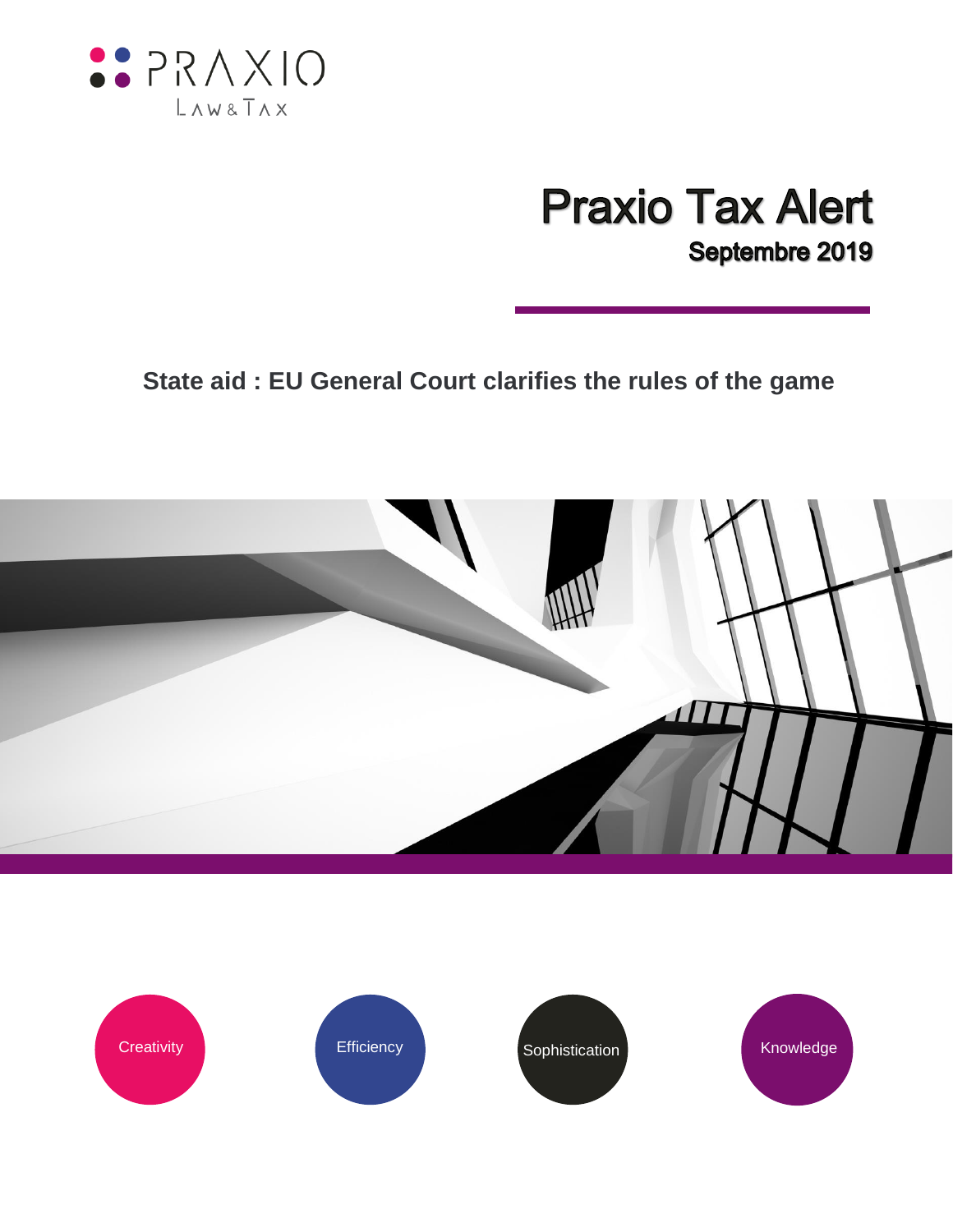On September 24th 2019, the EU General Court ("EUGC") confirmed the decisions of the European Commission ("EC") related to the state aid granted by the Grand-Duchy of Luxembourg to Fiat Chrysler Finance Europe formerly Fiat Finance and Trade Ltd ("FFT") , and seized the occasion to hammer the prerogatives of the EC.

The case began on June 2014, when the European Commission launched a state aid investigation in connection with a 2012 tax ruling on transfer pricing granted by Luxembourg to FFT . On 21 October 2015, the European Commission concluded that Luxembourg had granted selective tax advantages to FFT which is illegal under European state aid rules.

The Grand Duchy of Luxembourg and FFT each brought an action before the General Court for annulment of the Commission's decision. They criticized the Commission in particular for :

• having adopted an analysis leading to tax harmonization in disguise;

• having found that the tax ruling under consideration conferred an advantage, notably on the ground that it did not comply with the arm's length principle.

As a matter of fact, the Commission challenged the transfer pricing analysis and notably with regard to the methodology applied. In the case at hand the Commission found that the arrangements for the application of the transactional net margin method (TNMM) endorsed by the tax ruling at issue were incorrect and, specifically, that the whole of FFT's capital should have been taken into account and a single rate should have been applied. In addition, the Commission considered that the method consisting, on the one hand, on using FFT's hypothetical regulatory capital and, on the other, in excluding FFT's shareholdings from the amount of the capital to be remunerated could not result in an arm's length outcome.

In its decision dated September 24th 2019, the EUGC found that the methodology approved by the tax ruling at issue minimised FFT's remuneration on the basis of which FFT's tax liability was determined. The Commission was therefore fully entitled to conclude that the tax ruling conferred an advantage on FFT because it resulted in lowering FFT's tax liability as compared to the tax that it would have had to pay under Luxembourg standard tax law.

The Luxembourg finance ministry reacted in a press statement saying that Luxembourg will "analyze the judgment with all due diligence and reserves all its rights", and highlighted the fact that Luxembourg is fully committed to fight tax base erosion and the profit shifting and recalled that it has implemented numerous reforms in recent years to combat tax erosion.